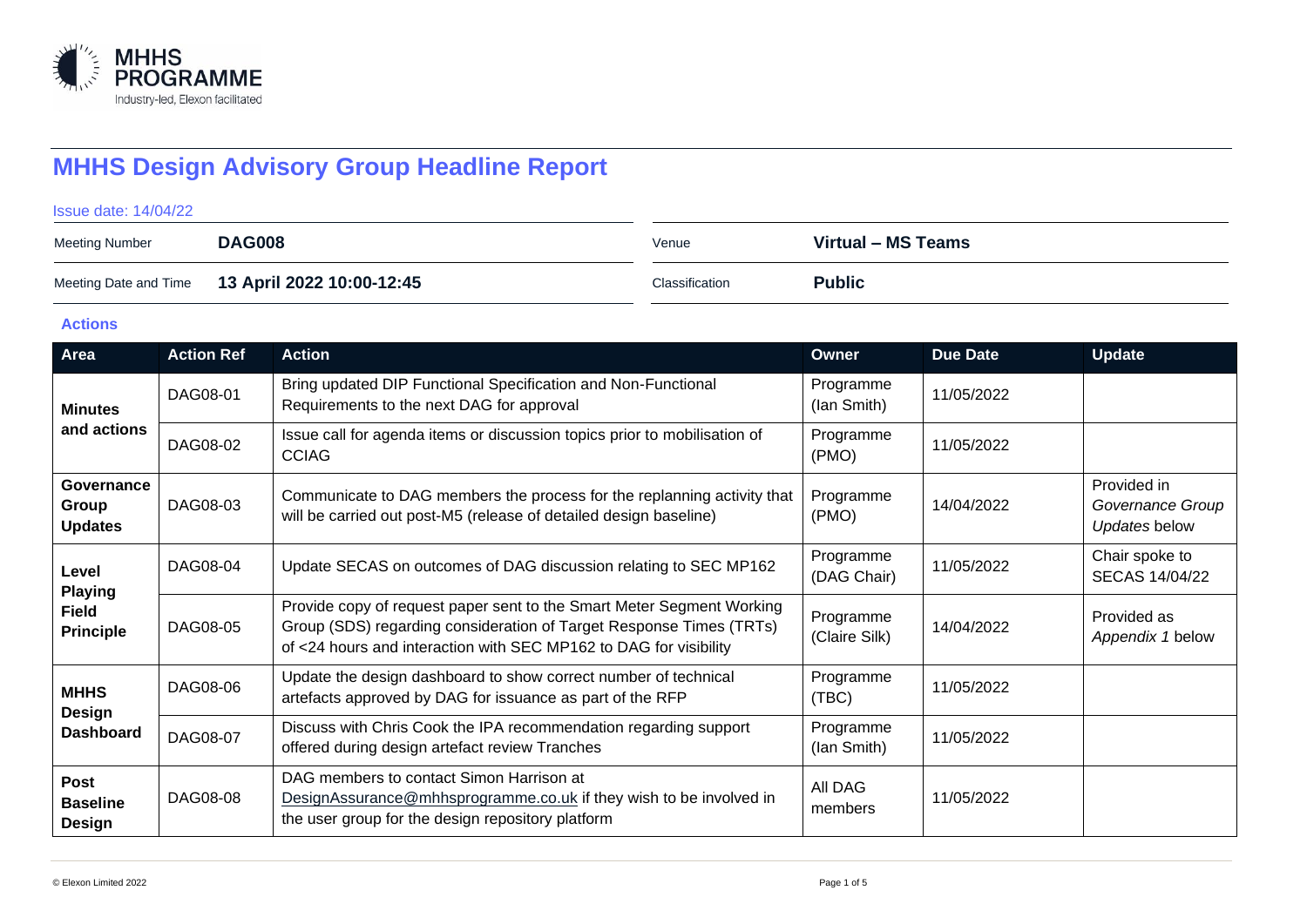| <b>Repository</b><br><b>Tooling</b> |          |                                                                                                          |                    |            |                                                                                         |
|-------------------------------------|----------|----------------------------------------------------------------------------------------------------------|--------------------|------------|-----------------------------------------------------------------------------------------|
| <b>AOB</b>                          | DAG08-09 | Confirm upcoming DAG meeting dates, reflecting when Tranche 1 design<br>artefacts are ready for approval | Programme<br>(PMO) | 14/04/2022 | Next meeting<br>confirmed as 11<br>May 2022, with<br>invites to be issued<br>14/04/2022 |
|                                     | DAG08-10 | Bring design elements of RAID log for review at next meeting                                             | Programme<br>(PMO) | 11/05/2022 |                                                                                         |

#### **Decisions**

| Area I                      | Dec Ref    | <b>Decision</b>                                                                                                                            |
|-----------------------------|------------|--------------------------------------------------------------------------------------------------------------------------------------------|
| <b>Minutes</b>              | DAG-DEC-17 | Minutes of DAG meetings held 17 March 2022 and 23 March 2022 approved                                                                      |
| Design<br><b>Principles</b> | DAG-DEC-18 | Current version of Design Principles approved with two new additions relating to consumer benefits and level playing field                 |
| Design<br><b>Decisions</b>  | DAG-DEC-19 | DAG agreed to proceed with Option 2 (Secondary addressing orchestrated via DIP) regarding technical addressing requirements for the<br>DIP |

## **RAID Items Discussed**

| <b>RAID</b> area            | <b>Description</b>                                                                                                                                                                                                                                                                                                          |
|-----------------------------|-----------------------------------------------------------------------------------------------------------------------------------------------------------------------------------------------------------------------------------------------------------------------------------------------------------------------------|
| Supplier<br>engagement      | Ongoing concern over supplier engagement with the Programme and request for latest view of supplier engagement at Level 4 working groups (see action<br><b>DAG08-10)</b>                                                                                                                                                    |
| M <sub>5</sub><br>Milestone | Large and Medium Supplier Representative expressed reservations over levels of comments on Tranche 1 design artefacts, and whether a threshold of<br>materiality exists which may lead to delay of approval by DAG, and what the implications of this may be for delivery of the M5 milestone (detailed design<br>baseline) |

## **Key Discussion Items**

| Area                                      | <b>Discussion</b>                                                                                                                                                                                                                                                                                                       |
|-------------------------------------------|-------------------------------------------------------------------------------------------------------------------------------------------------------------------------------------------------------------------------------------------------------------------------------------------------------------------------|
| <b>Governance Group</b><br><b>Updates</b> | <b>Programme Steering Group (PSG)</b><br>Attendees were advised MHHS Programme Change Request (CR) 001, which seeks to move the M5 programme milestone relating release of<br>the detailed design baseline to July 2022, had been recommended to Ofgem for approval. The group were advised there will be a three month |
|                                           | period following delivery of M5 where the Programme will re-assess the delivery dates of future milestones and carry out a replanning activity<br>based on the detailed design baseline. A consultation will be issued on any proposed changes to future milestone dates, and Programme Parties                         |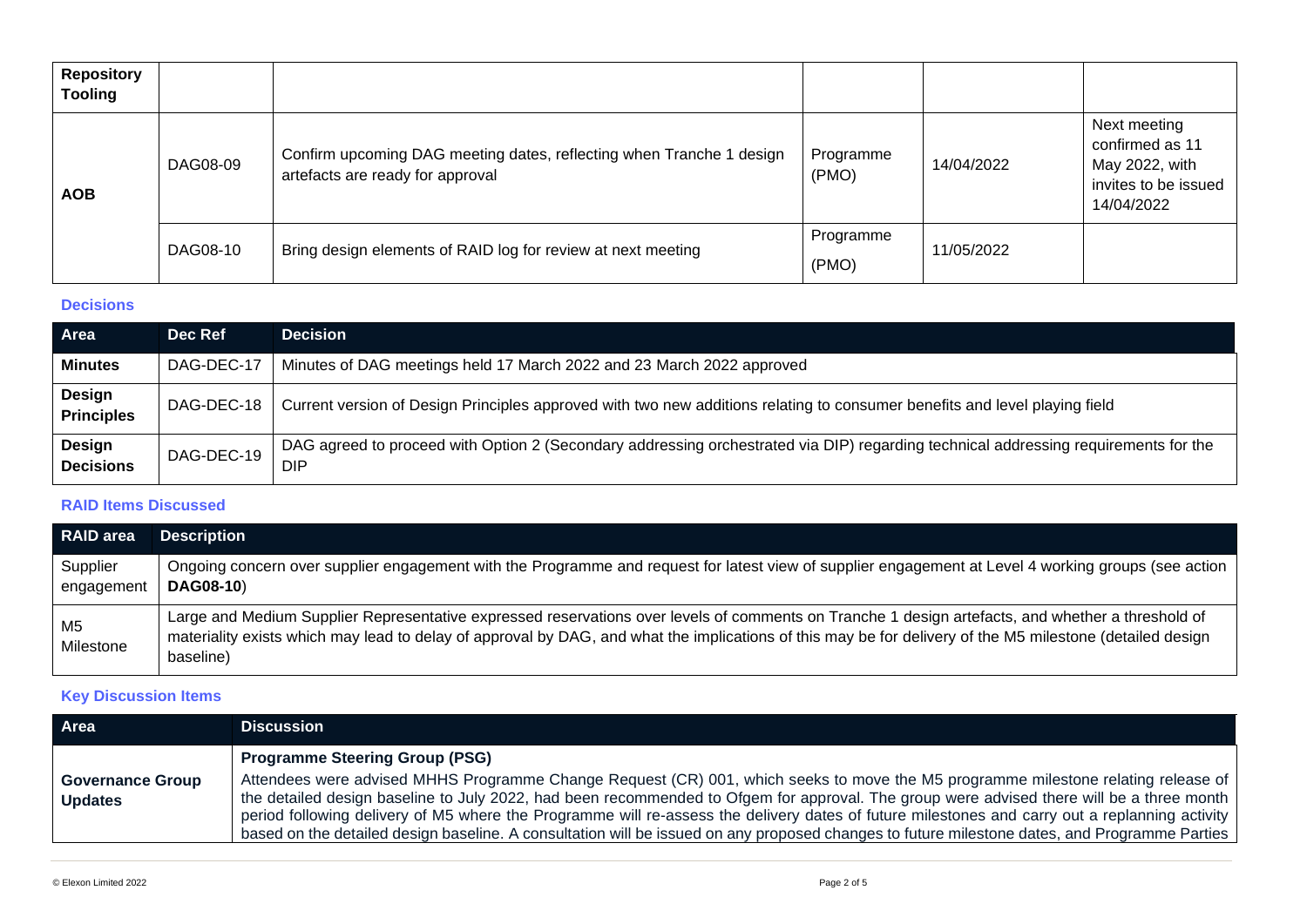|                                                | (PPs) will have an opportunity to provide views on the forward timetable having been able to review the detailed design and consider the impacts<br>this will have on their organisation (see action DAG08-03).                                                                                                                                                                                                                                                                                                                                                                                                                                                                                                                                                                                                                     |
|------------------------------------------------|-------------------------------------------------------------------------------------------------------------------------------------------------------------------------------------------------------------------------------------------------------------------------------------------------------------------------------------------------------------------------------------------------------------------------------------------------------------------------------------------------------------------------------------------------------------------------------------------------------------------------------------------------------------------------------------------------------------------------------------------------------------------------------------------------------------------------------------|
|                                                | The Programme is seeking industry volunteers to assist the replanning activity prior to wider consultation with PPs. Any party wishing to partake<br>are asked to contact PMO@mhhsprogamme.co.uk to register interest.                                                                                                                                                                                                                                                                                                                                                                                                                                                                                                                                                                                                              |
|                                                | <b>Testing and Migration Advisory Group (TMAG)</b>                                                                                                                                                                                                                                                                                                                                                                                                                                                                                                                                                                                                                                                                                                                                                                                  |
|                                                | Two testing documents were recently issued for review; the E2E Testing and Integration Strategy and the Test Data Strategy. Review comments<br>for the former will be discussed at TMAG on 20 April 2022, and the latter has recently been reissued for review following updates from the Data<br>Working Group (DWG) with further comments invited by 29 April 2022.                                                                                                                                                                                                                                                                                                                                                                                                                                                               |
|                                                | DAG were also advised there is now a Large Supplier Representative in attendance at TMAG. The small, medium and I&C supplier seat remain<br>unfilled.                                                                                                                                                                                                                                                                                                                                                                                                                                                                                                                                                                                                                                                                               |
| <b>DAG Design</b><br><b>Principles</b>         | Two new design principles were approved (DEC-DAG-18). One relating to consumer benefits and another relating to the level playing field<br>principle. It was highlighted the design principles are 'living' and are kept under review at every DAG meeting, allowing refinement and<br>improvement if required.                                                                                                                                                                                                                                                                                                                                                                                                                                                                                                                     |
| <b>Level Playing Field</b><br><b>Principle</b> | The group were provided with updates on the interaction of the level playing field design principle and Smart Energy Code (SEC) Modification<br>Proposal (MP) 162. Several actions are underway to seek alignment between the programme design principles and the SEC MP162 solution,<br>including: MHHS Design Team representation at SEC MP162 working groups; weekly discussions between the DAG Chair and the SEC code<br>administrator, and; a request for information to the Smart Meter Segment Sub-Group (SDS) requesting assessment of whether there is an<br>essential need for Target Response Times (TRTs) for those carrying out a Meter Data Retrieval role in Data Communication Company (DCC)<br>systems of less than 24 hours. Details of the request to the SDS are provided in Appendix 1 (see action DAG08-05). |
| <b>Design Decisions</b>                        | The Programme requested a decision on options relating to Data Integration Platform (DIP) technical addressing requirements and provided high<br>level costing information for each option. The Large and Medium Supplier Representatives advised they had not received sufficient feedback from<br>their constituents to offer a firm position on the options presented, so abstained. The remaining constituent members agreed with Option 2. The<br>group were advised a decision was required to enable design work to proceed. On the evidence provided and support from DAG members<br>(including the ROM costs the Chair decided to proceed with Option 2 (secondary addressing orchestrated via the DIP). This would be taken<br>forward in the DIP procurement (DAG-DEC-19).                                               |
| <b>MHHS Design</b><br><b>Dashboard</b>         | Updates on the status and progress of design activities were provided. The DAG were advised a significant volume of comments were received<br>on the BPRWG review of Tranche 1 design artefacts review. The design team are completing their updates addressing these comments. The<br>group discussed how any outstanding comments or snags would be dealt with within the current timetable and were advised the Tranche 1<br>documents would be submitted to DAG for approval at the May meeting (see action DAG08-09), with a two week period to be provided for DAG<br>members to review the documents and obtain any constituent views ahead of approval. Members were advised to contact<br>design@mhhsprogramme.co.uk if they wish to discuss any specific Programme responses to any comments on the Tranche 1 documents.  |
|                                                | An update was also provided on the documents issued to prospective bidders as part of the Request for Proposal (RFP) phase of the DIP<br>procurement. It was highlighted certain of the documents issued will return to DAG for final approval and updates may be applied following initial<br>comments from bidders. The Programme agreed to update the Design Dashboard to provide clarity on the design-related procurement documents<br>(see action DAG08-06).                                                                                                                                                                                                                                                                                                                                                                  |
|                                                | The group briefly discussed a recommendation from the Independent Programme Assurance (IPA) provider for the support on offer to PPs during<br>the tranches of review of design artefacts to be made explicit. The Programme agreed to discuss this directly with the Large Supplier<br>Representative (see action DAG08-07).                                                                                                                                                                                                                                                                                                                                                                                                                                                                                                       |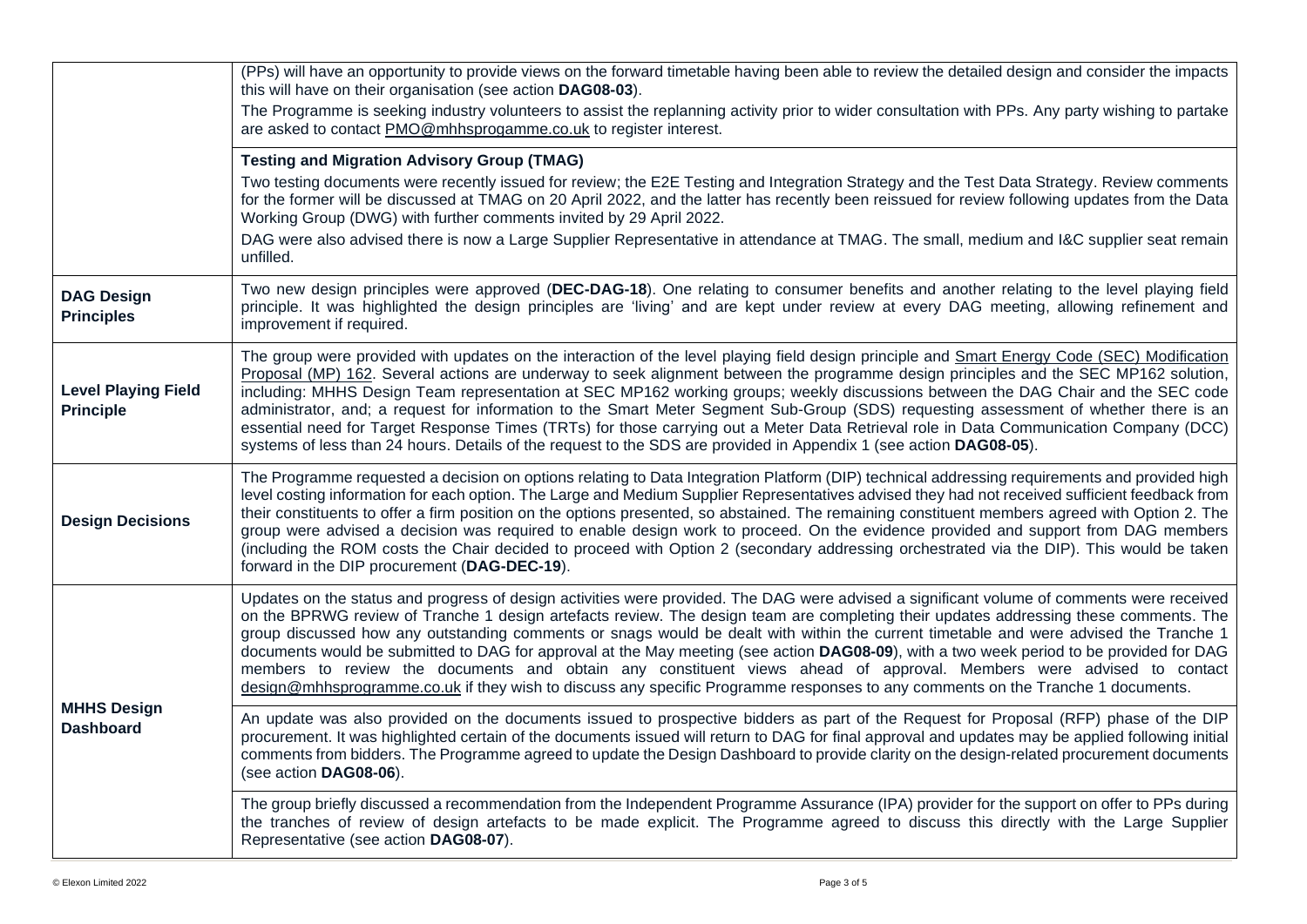| <b>Level 4 Working</b><br><b>Group Updates</b>           | The MHHS Design Team highlighted the Friday 15 April 2022 deadline for review of the Tranche 2 design documents, with it being noted that<br>Friday is a bank holiday. Any comments received will be reviewed and any necessary updates made to the Tranche 2 documentation prior to<br>being issued for final comment before being submitted to DAG for approval in May/June (date to be confirmed).<br>The Programme also noted the need for a reporting sub-group meeting and the intention to schedule several cross Working Group sessions to<br>discuss Operational Choreography and Licensed Distribution System Operator (LDSO) matters, with invites to be communicated shortly.                                                                                                                                                                                                                                 |
|----------------------------------------------------------|---------------------------------------------------------------------------------------------------------------------------------------------------------------------------------------------------------------------------------------------------------------------------------------------------------------------------------------------------------------------------------------------------------------------------------------------------------------------------------------------------------------------------------------------------------------------------------------------------------------------------------------------------------------------------------------------------------------------------------------------------------------------------------------------------------------------------------------------------------------------------------------------------------------------------|
| <b>Post Baseline Design</b><br><b>Repository Tooling</b> | The MHHS System Integrator Design Lead introduced the new design repository tool, iServer365, which will host design documentation following<br>delivery of the detailed design baseline. iServer365 can be integrated with the MHHS Portal and has a SharePoint frontend. PPs will be able to<br>access this via their web browsers and do not need to be Office365 users to make use of the repository. The MHHS Design Team invited<br>volunteers to sign up for initial review of the tool, and an ongoing user group and interested parties should email<br>DesignAssurance@mhhsprogramme.co.uk to register interest.                                                                                                                                                                                                                                                                                                |
| <b>Summary and Next</b><br><b>Steps</b>                  | The Medium Supplier Representative requested risks or issues relating to supplier engagement in the design workstream be reviewed at DAG,<br>with the Programme noting this was an existing risk within the Programme's RAID log. It was agreed for the Programme to present design-related<br>items from the RAID log at the next DAG meeting (see action DAG08-10). The Medium Supplier Representative also expressed concern about<br>whether the volume of comments received as part of the Tranche 1 design artefact review, and potential for a similar level of comments in future<br>tranches, may impact delivery of the detailed design baseline. The group were advised the tranche review process is anticipated to streamline as<br>future tranches are reviewed with fewer comments expected, and that the complexity, materiality, and cumulative effect of comments received is<br>under constant review. |

**Next meeting: 11 May 2022**